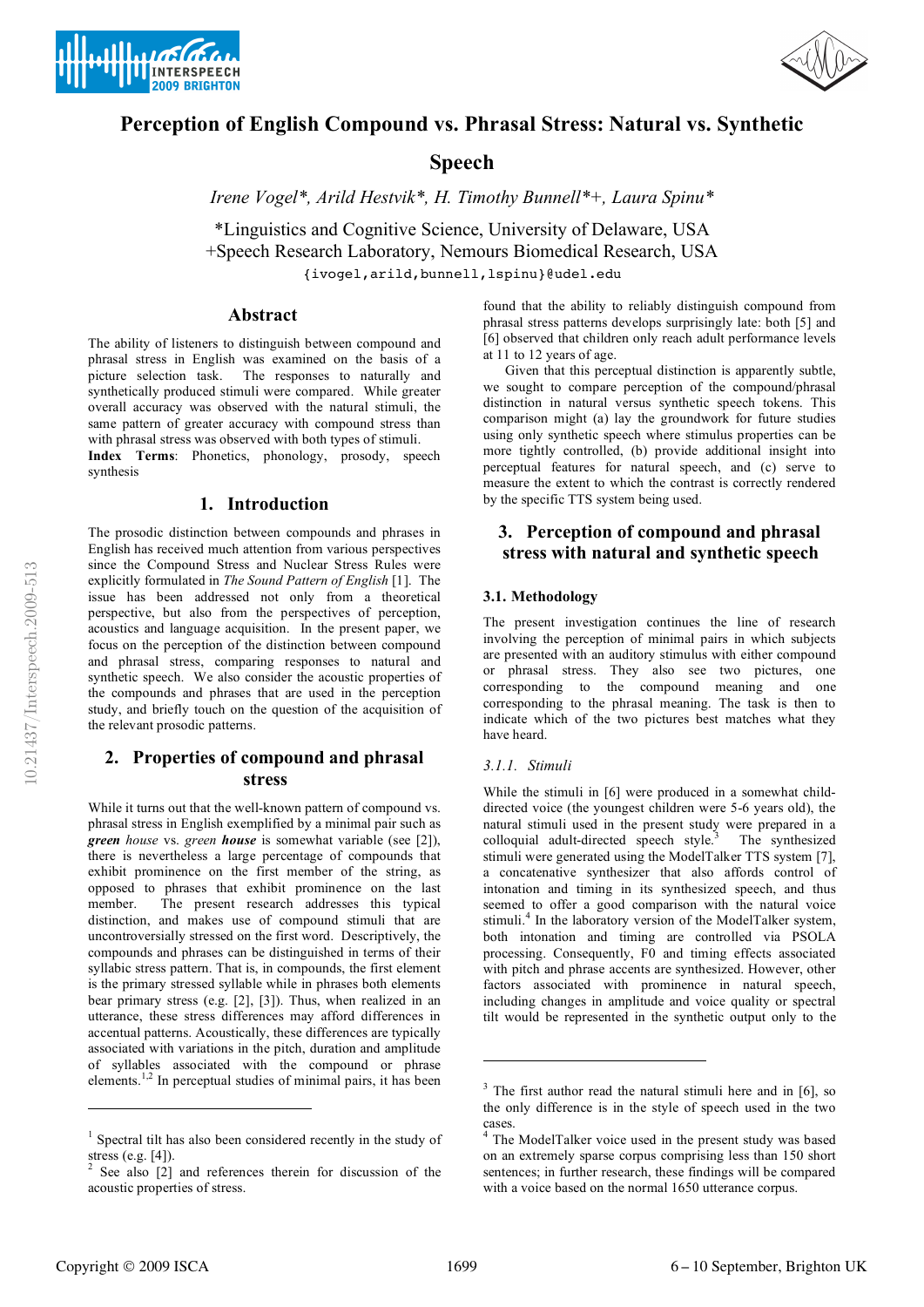extent they were present in the concatenation units the system selected from its speech datatbase.

Twelve ambiguous minimal pairs differing only in the compound vs. phrasal stress patterns were used (e.g. *red head*  vs. *red head*). (See appendix for full list.) In addition, twentyfour pairs of control items, which also served as distracters, were included. These were unambiguous pairings of a compound and a phrase where one of the words was kept constant (e.g. *cat food* vs. *fat cat*) so that the difference between these items and the target stimuli was less apparent. The items were all presented in the frame: "Show me where the X is." Following the presentation of the auditory stimulus, the subjects saw a pair of pictures. For the experimental items, each picture corresponded to either the phrasal or the compound meaning. That is, for the pairing above, one picture would show a head colored red, and another picture would show a female head with red hair. For the controls, pictures were presented corresponding to the items named. A practice session administered prior to the actual experimental procedure contained four ambiguous pairs and eight control pairs of items. These were different from the stimuli used in the actual experiment.

#### *3.1.2. Procedure*

The experiment was presented individually to each subject in a sound-attenuated booth. E-prime software was used to present a subject with one of two versions of the test, such that for each pair of items, only one appeared in a given test. For each picture pair, half the subjects heard the compound version and half the phrasal version. The items appeared in a different random order for each subject. First the auditory stimulus was presented, and then the subject saw a screen with pictures corresponding to the two meanings of the ambiguous pairs, or pictures corresponding to the two items in the control pairs. The subjects responded by pressing "1" or "0" if the appropriate picture was on the left or right side, respectively. The phrasal and compound pictures were counterbalanced for left-right presentation, crossed with counterbalancing of whether the left or right picture was the correct choice.

#### *3.1.3. Subjects*

The subjects were all undergraduates at the University of Delaware who participated in return for extra credit in a linguistics course in which they were enrolled. Since all students were given the opportunity to participate, we were not able to use the responses of a number of the participants. Specifically, we only considered the results of participants who were right-handed monolingual speakers of English, with English-speaking parents. We excluded from consideration the responses of left-handed participants and participants with any history of speech or language problems. Thus, our analysis is based on the responses of 34 participants for the natural speech condition and 28 participants for the synthetic speech condition

#### **3.2. Results**

With regard to overall accuracy of picking the picture corresponding to the compound or phrasal stress of the auditory stimuli, we observe a significant difference for speech type. That is, the performance was consistently better with the natural speech stimuli than with the synthetic speech stimuli. The overall accuracy is shown in Figure 1, which also presents the results of the adult participants in [5] and [6], as a basis for comparison.



Focusing on the results of the present study, we find a further significant effect, that of the stress pattern. That is, when the subjects heard a compound stress pattern, they were more likely to choose the correct picture than when they heard the phrasal stress. This difference was observed in both the natural and synthetic speech conditions, as seen in Figure 2.



**Figure 2**. Proportion correct picture choice by speech type and stress type.

Accuracy and reaction time data were analyzed with two-level hierarchical linear modeling [8]. The repeated measures, within-subject variable stress was modeled at the trial level, using the compound stress means as intercept, and PHRASAL as a coefficient for stress at the trial level. The betweensubjects variable voice type was modeled at the subject level, with natural voice means as the intercept and SYNTHETIC as coefficient. The mixed model for accuracy is given in (1), where the probability of correct judgment for a single trial in a single subject is expressed as the logarithm of the odds of correct judgment (the logit).

(1)  $\log it = g_{00} + g_{01}(SYNTHETIC) + g_{10}(PHRASAL) +$  $g_{11}$ \*SYNTHETIC\*PHRASAL +  $u_0$  +  $u_1$ \*PHRASAL + *r* 

The coefficient for synthetic speech was not significant (-0.39,  $t(60) = -1.384$ , p=.17). The coefficient for phrasal stress was significant (-1.19,  $t(60) = -6.38$ ,  $p < .001$ ). The interaction term was not significant  $(t(60) = -0.81)$ , i.e., the decrease in accuracy for phrasal stress was the same for synthetic and natural speech. Using the same model for reaction time data (using data from only correctly judged trials), with RT on each trial as the predicted outcome, the main effect of voice type was not significant (synthetic speech,  $108$ ms slower,  $t(60)$  = 0.96,  $p = 0.34$ ; the coefficient for phrasal stress was marginally significant (also 108ms;  $t(60) = 1.971$ ,  $p = .053$ ), and the interaction term was not significant  $(t(60) = -0.95, p = .34)$ . Thus, the RT data match the accuracy data, in that subject were both less accurate and generally slower in the phrasal trials.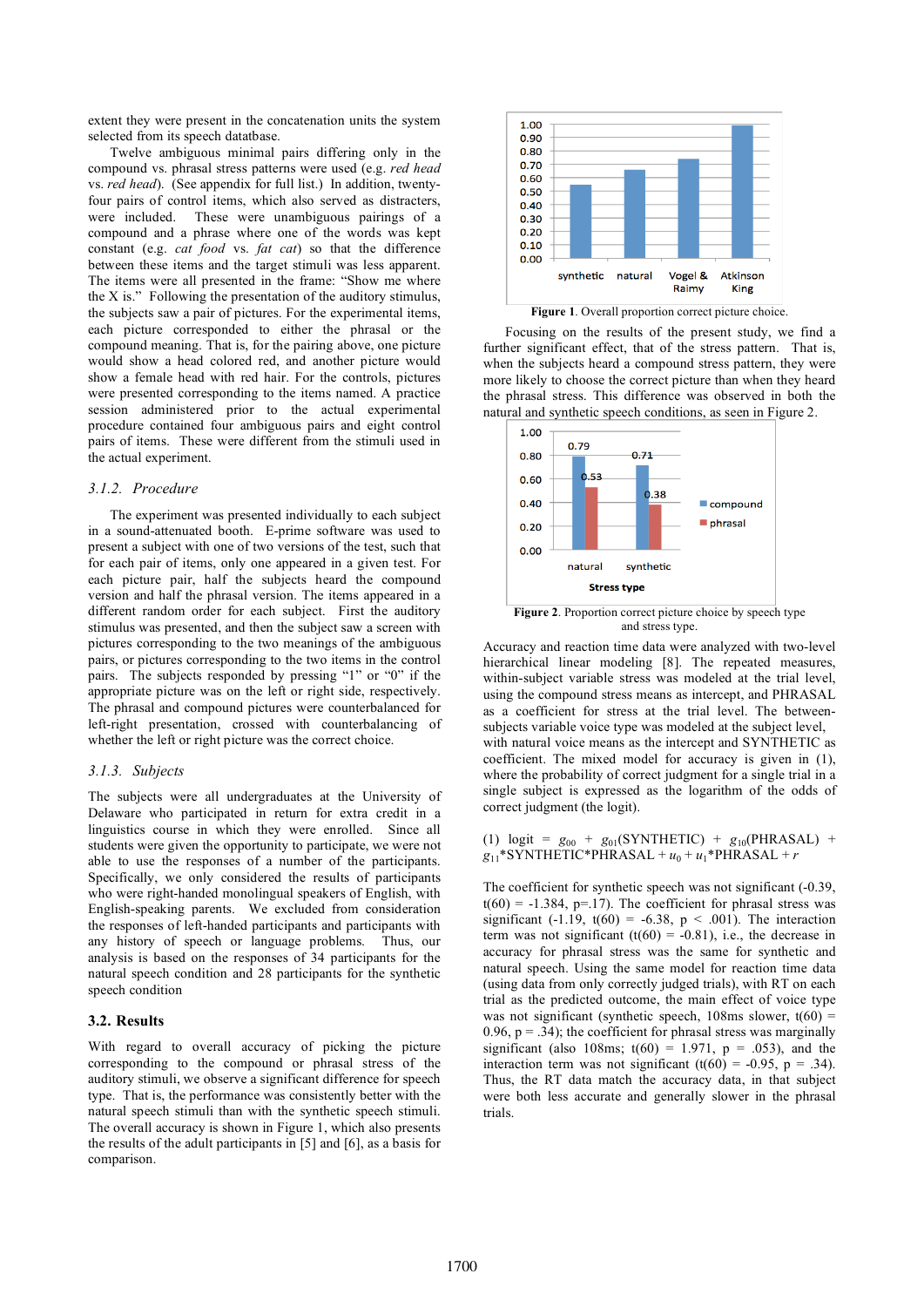## **4. Discussion**

At first glance, it seems surprising that [5] observed close to 100% overall accuracy among the adults, compared to the results in the other studies. Closer examination of the methodologies reveals a possible explanation for this difference. In [5], the subjects were explicitly trained with the items that they were subsequently tested on. By contrast, in the other studies different items were used for the practice sessions. It was felt that the responses would thus more accurately represent the perception of the distinction between compound and phrasal stress in general. If this is, in fact, a robust distinction of English, subjects should recognize it without training on specific stimuli.

Comparing the studies that did not train the subjects on the targets (i.e. [6] and the present study), we nevertheless observe substantial differences. First, we see a substantial difference in overall accuracy between the two studies when we just compare the two sets of natural stimuli (i.e. those in [6] and those in the first condition in the present study). A further significant difference was observed between the natural and synthetic stimuli in the present study. Since [6] made use of child-directed speech—the focus was on the acquisition of the stress distinction—it seemed possible that there were specific properties of the stimuli that may have made the perception task easier or harder. We thus examined certain aspects of the acoustic properties of the different sets of stimuli.

Our acoustic analysis focuses on the durations of the two words (or stressed syllable in bisyllabic items) in the compounds and phrases, and the change in F0 within the rhyme of the two words (or stressed syllable in bisyllabic items). These properties were chosen since these are the ones reported in [6], and could thus be compared in the different studies. In [6] it was reported that the durations of the words in a pair such as *green house* are essentially the same in both the compounds and phrases, with one exception. That is, significant final lengthening was observed in the second word (*house* in this case) when it was at the end of the phrasal stress pattern, but not the compound stress pattern. A similar pattern was observed in the natural stimuli in the present study, although to a slightly lesser extent. Interestingly, the same duration patterns were not found in the synthetic stimuli where, instead, we observe substantial lengthening at the end of the compound, but not the phrasal stress stimuli. The comparison of the duration properties is shown in Figure 3; W<sub>1</sub> and W<sub>2</sub> are the first and second words of the stimuli.



**Figure 3**. Duration of first and second words in stimuli.

With regard to F0, the change from the beginning to the end of the rhyme portion of the stressed syllables of the stimuli was examined. In [6] it was observed that in the compounds, F0 rose on the first word, and fell on the second; in the phrases, F0 fell somewhat on the first word, and fell more substantially on the second. A similar pattern was observed, but to a much smaller extent in the natural and synthetic stimuli in the present study, as shown in Figure 4.



Both the timing and intonation effects are further illustrated in Figure 5, which shows examples of the tokens for *green house* and *green house* for natural speech (lower panels) and synthetic speech (upper panels). These figures show waveforms and F0 contours for both the compound and phrasal tokens. Note in the natural speech compound case (right panel) the relatively sharp drop in F0 following the end of the stressed first syllable, presumably associated with the

low phrase accent that follows the nuclear pitch accent on *green*. By contrast, intonation is relatively flat with a slight rise in F0 over the final word *house* of the phrase (left panel). In this case, the high nuclear pitch accent is falling on the last stressed syllable of the Intonation Phrase.

A similar, but less salient pattern can be seen for the corresponding synthetic utterances shown in the upper panels. Note, for example, that while F0 is falling throughout the *house* portion of the compound (right panel), the drop is not nearly as well marked as with the natural speech. This points to an area where the intonation model of the TTS system could be improved.

Thus, while the overall accuracy results with regard to compound and phrasal stress show the same patterns with both the natural and synthetic speech stimuli, we now find an account for the different degrees of success across the studies. The most successful response pattern was observed in [6], which used child-directed speech, a fact that is seen in the more differentiated pitch patterns in particular. Between the two conditions in the present study, we find a more successful response pattern with the natural stimuli, which show quite similar duration properties to those of [6], while the synthetic stimuli show rather different duration properties.

A question that will be addressed in future research is whether an improved version of the synthesized stimuli will significantly improve the accuracy of the subjects' responses, and whether the improvement will continue to be distributed across the compounds and phrases in the same pattern we have observed with the stimuli considered in this study. As noted earlier, the synthetic stimuli in the present experiment were derived from a highly restricted speech corpus. This led to greater than usual spectral discontinuities and may in turn have disrupted the sentence processing, forcing the perception of phonetic and prosodic factors to compete. Since the synthesizer will employ exactly the same intonation and timing regardless of the phonetic units being concatenated, we will be able to directly test this possibility.

The comparison of the compound and phrasal stress patterns also reveals an interesting bias. That is, it appears that the compound interpretation is favored over the phrasal interpretation. This can be seen in the better performance with the compound stress stimuli, a pattern that was also observed in the oldest (12-year-old) children in [6]. That is, while the subjects were frequently able to use the phrasal stress pattern in the selection of the appropriate pictures, they made more